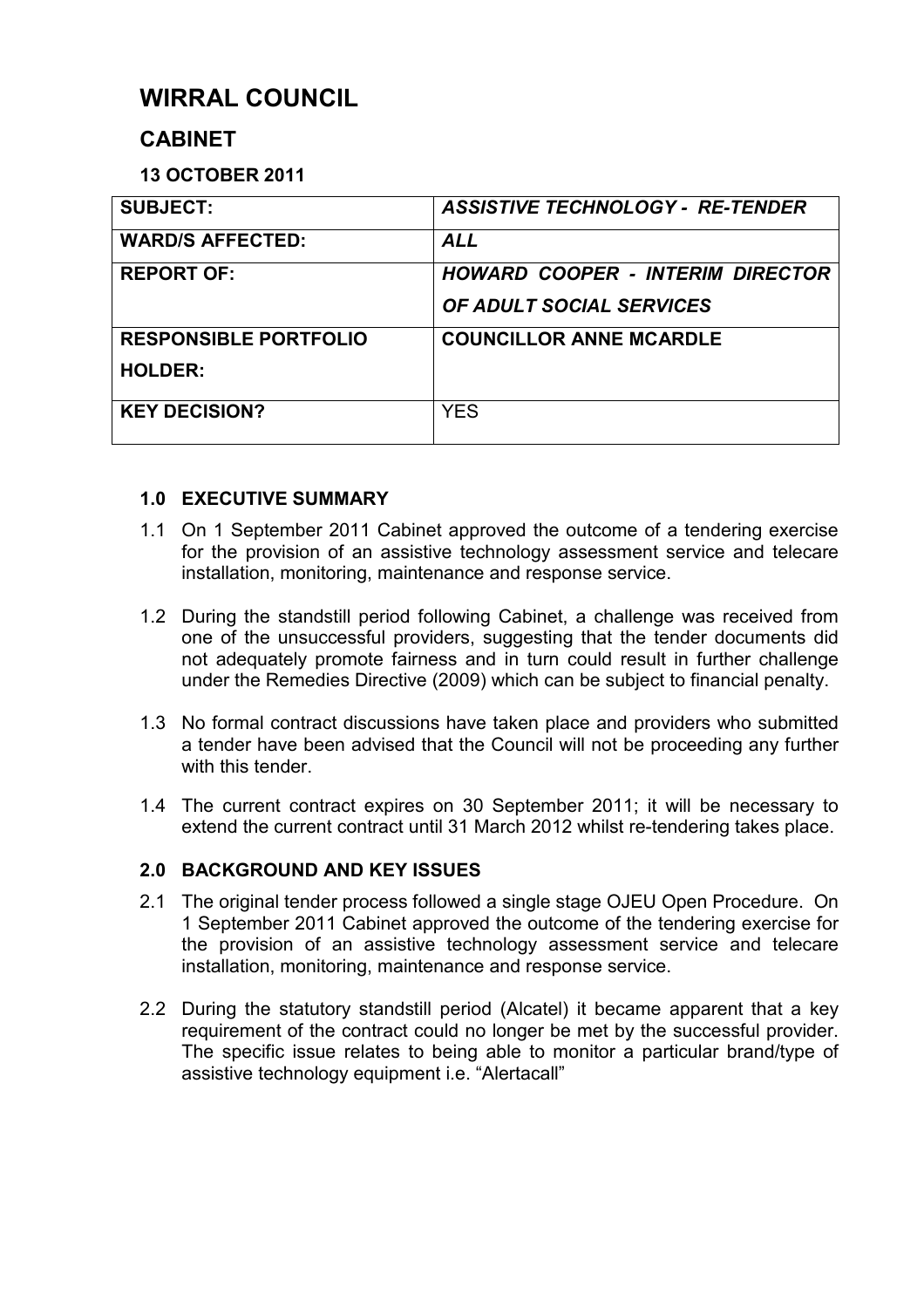- 2.3 The tender documents included mandatory selection criteria relating to installing, monitoring and maintaining equipment (that current users of the service have installed) by the start of the contract. This was to ensure continuity of service for these vulnerable individuals. The specification does not specify particular brands of equipment for installation, but it was necessary to provide for continued use (including recycling/reusing) of already purchased and installed equipment.
- 2.4 "Alertacall" equipment provides a safety confirmation service. Individuals with this equipment press an "I'm OK" button on the Alertacall telephone handset at pre agreed times, say early evening when the individual would expect to be back at home. An alert is only raised if the button is not pressed. The response will be different for each person but typically will involve trying to make contact by phone and/or contacting a named carer. On Wirral we have three individuals with this equipment installed. There are many different organisations using this equipment nationally and literature on the equipment does not suggest in any way that being able to source and use the equipment would be restricted in anyway. Indeed the website implies very clearly that Alertacall can be readily used by organisations whether or not they directly provide a monitoring service themselves or not.
- 2.5 It is common for Assistive Technology equipment to be incompatible with certain other systems, but there are not normally any restrictions to acquiring the permissions to run the required systems e.g. this is the case with Tunstall, Chubb, Tynetec and Possum which are the majority suppliers of Assistive Technology equipment in the UK.
- 2.6 To provide for fairness and suitable competition it was not reasonable to require providers to have certain permissions or licenses in place prior to submitting a tender, rather that they should be able to acquire them should they be awarded the contract.
- 2.7 No concerns or issues were raised by any organisation that received the tender documents about difficulty or problems with reasonably meeting the mandatory requirements during the tender process.
- 2.8 During the standstill period a challenge was received from one of the unsuccessful providers supported by communication from "Alertacall" stating that they were unaware of the provider that had been successful with this tender and that the company was not currently scheduled to work with any new suppliers at this time or in the immediate future. Further correspondence confirms that this is not an exclusivity issue for "Alertacall" rather they do not have the capacity to take on new business at this time.
- 2.9 Resultant investigation and communication was overseen by Corporate Procurement with advice and guidance from the Council's Legal Services.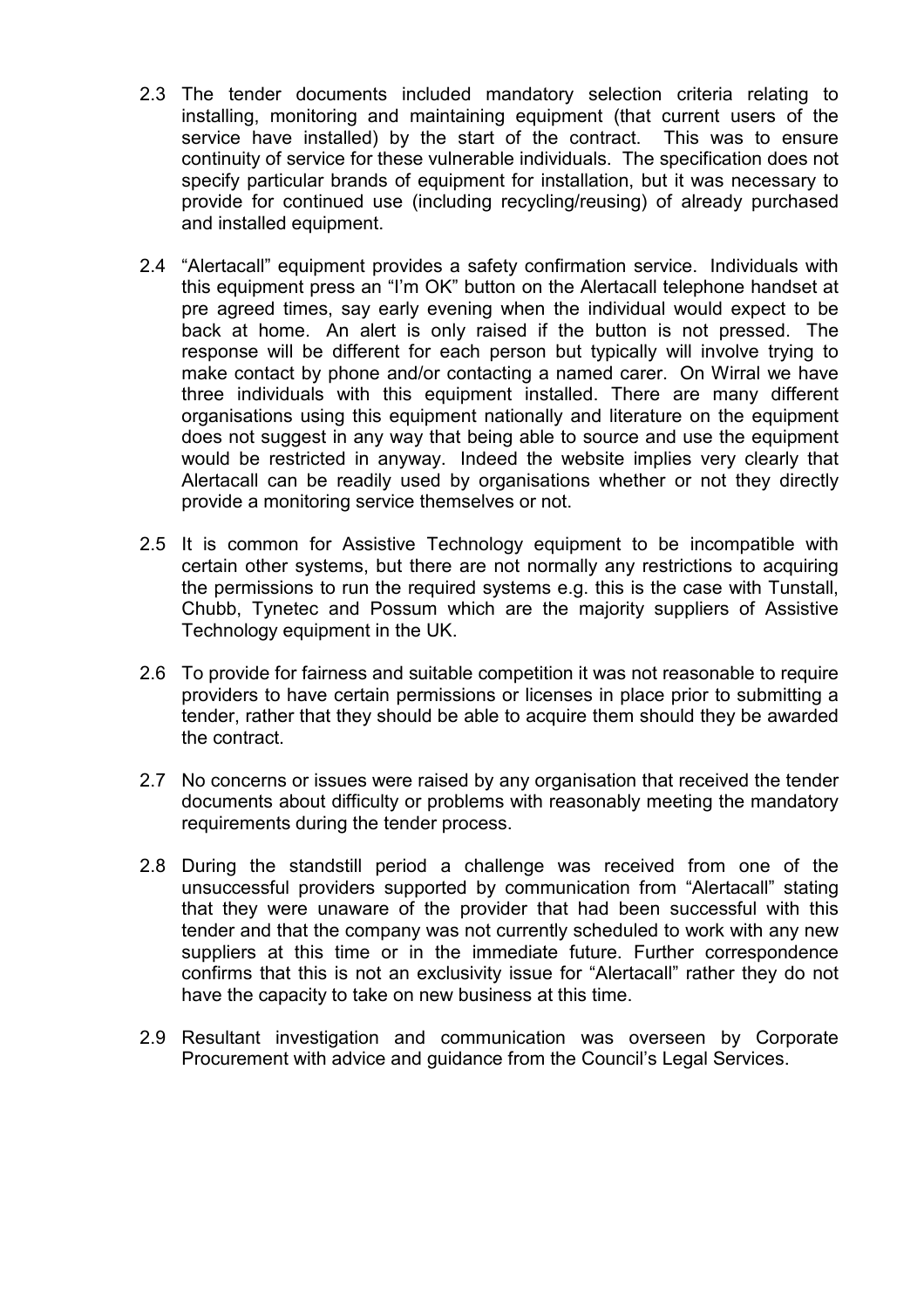- 2.10 The successful provider did not lack any explicit technical competence or organisational capacity. Furthermore, at the time of completing the tender documents answered 'yes' to the mandatory criteria in good faith and in every expectation that they could secure the necessary permissions and licenses to maintain the equipment, it is now clear that they could now not meet this aspect of the contract.
- 2.11 The organisation that came second in the tender process is able to utilise the "Alertacall" system and are our current provider. Due to the issue raised in point 4.8 it could be suggested that the tender documents did not adequately promote fairness and in turn result in challenge and under the Remedies Directive (2009) which can be subject to financial penalty.
- 2.12 As this was identified during the standstill period no formal contract discussions have taken place and providers who submitted a tender have all been advised that Wirral Council will not be proceeding any further with this tender.
- 2.13 The current contract expires on 30 September 2011 and the new contract was scheduled to be live from 1 October 2011; it will be necessary to extend the current contract until 31 March 2012 whilst re-tendering takes place.

#### **3.0 RELEVANT RISKS**

- 3.1 Advice from the Council's Legal Services confirms the risks highlighted above and that, subject to suitable revisions, it is necessary to re-tender.
- 3.2 Not extending the contract would leave a service that supports over 3,800 individuals without any formal contractual arrangements.

## **4.0 OTHER OPTIONS CONSIDERED**

4.1 No other options could be considered.

#### **5.0 CONSULTATION**

5.1 Assistive Technology has been discussed widely at a local and national level and still features heavily in policy direction particularly about the shift toward prevention. Locally, Assistive Technology has been discussed at Health & Wellbeing events and has the support of the Older Peoples Parliament. Assistive Technology also featured in the Wirral: *be part of it* consultation. Again there was support for the service, although there was a recommendation to explore the possibility of introducing nominal charging. This is currently being researched with findings and options to be presented in the autumn of 2011.

#### **6.0 IMPLICATIONS FOR VOLUNTARY, COMMUNITY AND FAITH GROUPS**

6.1 The original and any re-tender have or will open procurement processes. Due to the nature of the service it is not possible to disaggregate it to provide opportunities for local voluntary, community and faith organisations. Otherwise no implications have been identified. A representative from the local voluntary, community and faith sector was involved in the evaluation panel.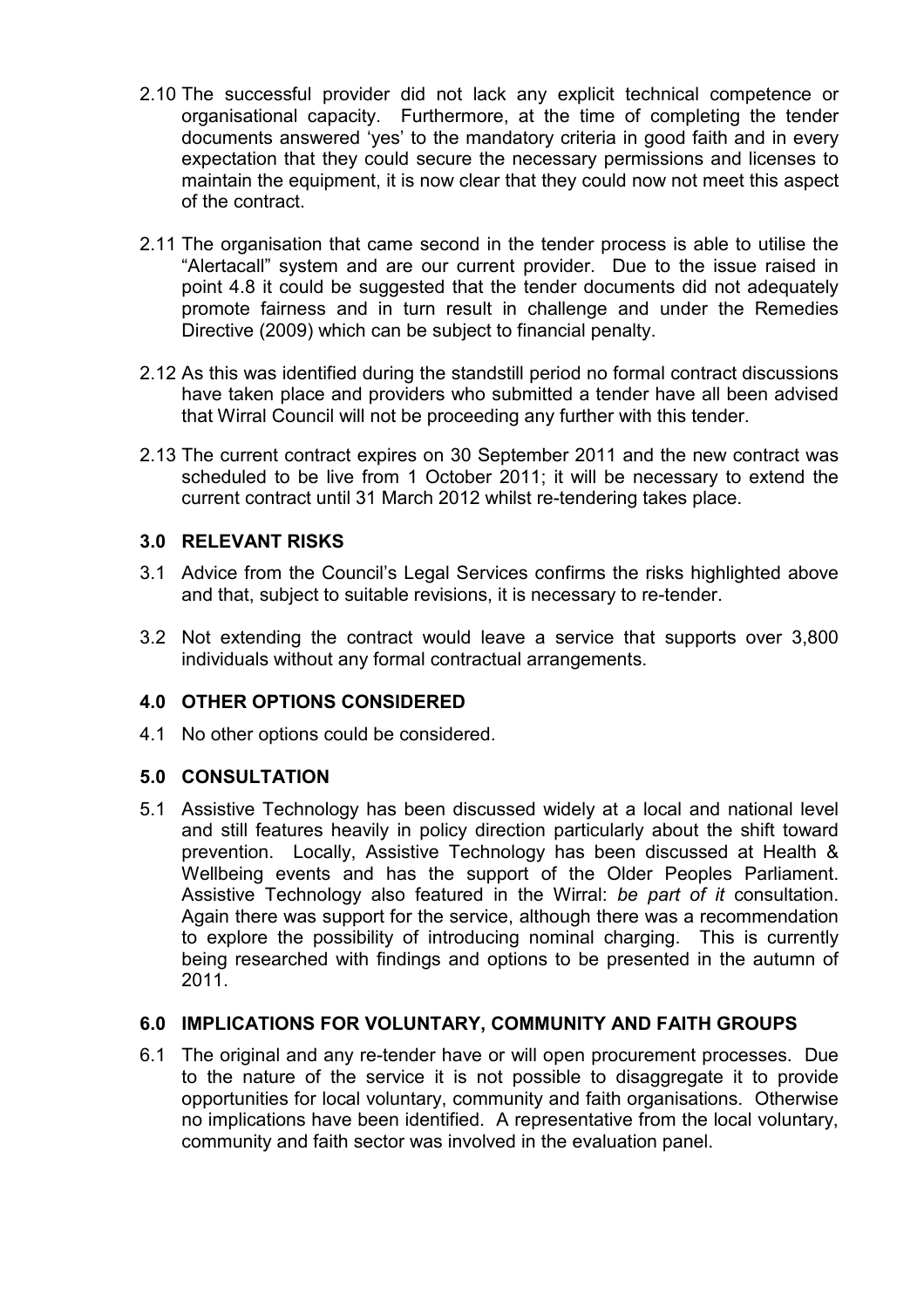#### **7.0 RESOURCE IMPLICATIONS: FINANCIAL; IT; STAFFING; AND ASSETS**

- 7.1 Care Services Efficiency Delivery Unit (CSED) of the Dept of Health was engaged to conduct a financial evaluation of telecare in Wirral. Estimating avoided costs on the basis of diagnosis at assessment and assumed prevention of more substantial care needs. This gave a Return on Investment (albeit presently non-cashable), of £2.18 for every £1 spent across the health and social care economy.
- 7.2 The specification and tender is not for agreed levels of activity and is on a cost/volume basis. Payment is based on actual activity. The specification allows for all key aspects of the service to be contained if necessary
- 7.3 A number of further changes to the specification and tender documents have been identified that would help in generating further value for money from a new contract.

7.4 The current service is provided under a contract that expires on the  $30<sup>th</sup>$ September 2011. The recommendation is to extend this to allow for a re-tender exercise. Apart from some very limited resources relating to convening evaluation panels the cost of the tender exercise has been limited to relevant staff time.

7.5 There are no staffing, IT or asset issues for Wirral Council.

#### **8.0 LEGAL IMPLICATIONS**

8.1 None identified

#### **9.0 EQUALITIES IMPLICATIONS**

- 9.1 At present this is a universal service for which no equality issues have been identified.
- 9.2 Equality Impact Assessment (EIA) (a) Is an EIA required? No

#### **10.0 CARBON REDUCTION IMPLICATIONS**

10.1 None identified.

## **11.0 PLANNING AND COMMUNITY SAFETY IMPLICATIONS**

11.1 None identified.

#### **12.0 RECOMMENDATIONS**

- 12.1 Cabinet is recommended to:
	- Note the developments relating to the original tender for the provision of an assistive technology assessment service and telecare installation, monitoring, maintenance and response service, in particular not progressing further with the award of the new contract.